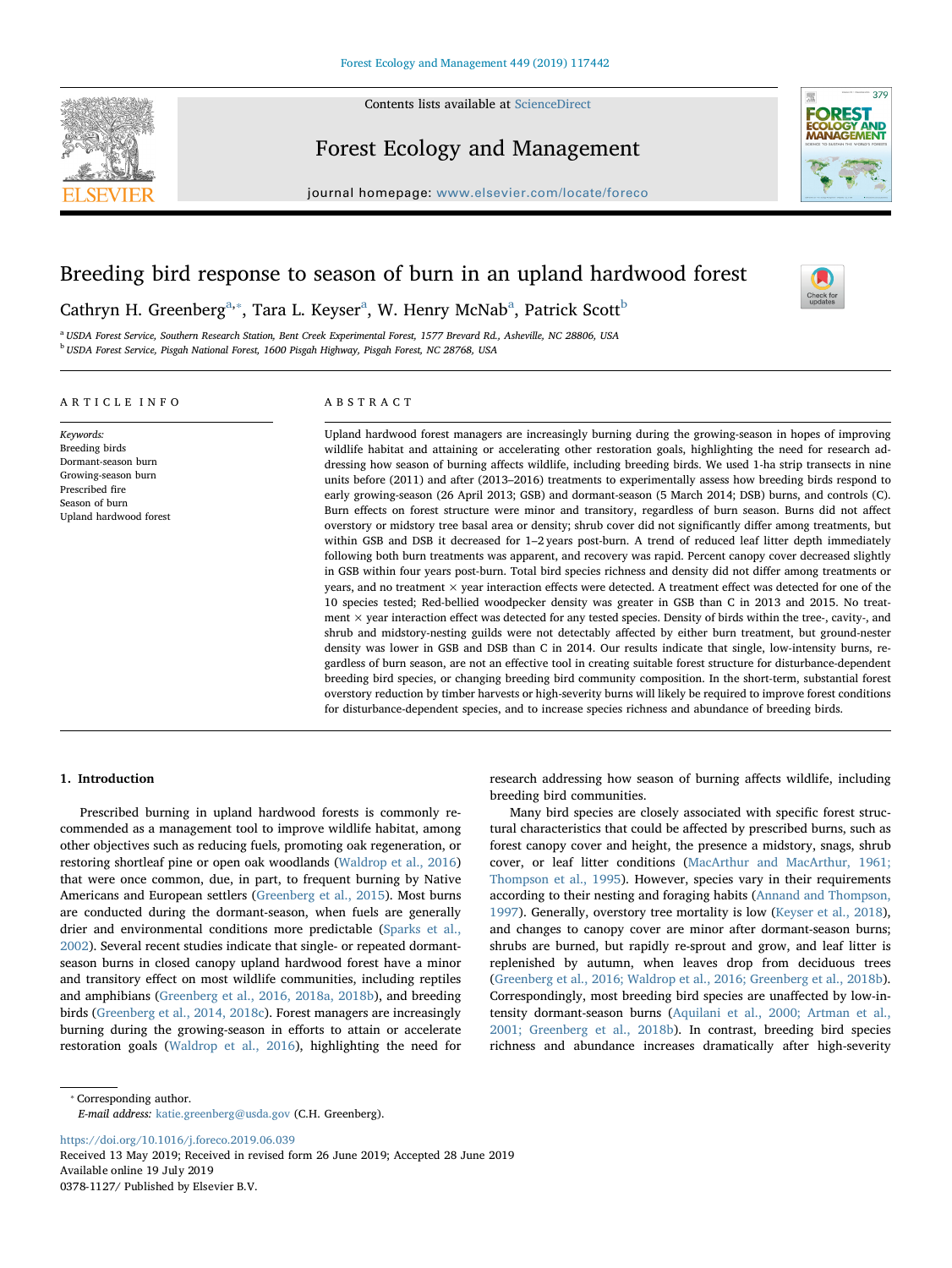burns ([Klaus et al., 2010; Rush et al., 2012; Rose and Simons, 2016;](#page-5-9) [Greenberg et al., 2018c\)](#page-5-9) or other silvicultural [\(Annand and Thompson,](#page-5-6) [1997; Perry et al., 2018\)](#page-5-6) or natural ([Greenberg and Lanham, 2001\)](#page-5-10) disturbances where canopy cover is substantially reduced.

Because of seasonal differences in fuel condition, air and fire temperature, and physiological activity of vegetation, dormant-season and growing-season burns are likely to differ in their effects on forest structure ([Knapp et al., 2009; Waldrop et al., 2016](#page-5-11)), and potentially breeding bird communities. Higher-intensity burns have the potential to increase forest structural heterogeneity and create "habitat variability," thereby providing suitable conditions for more species of breeding bird species with different requirements ([Hiers et al., 2016](#page-5-12)). Several studies address season of burn effects on southern pine-dominated forests (e.g., [Robertson and Hmielowski, 2014; Glitzenstein et al.,](#page-5-13) [1995\)](#page-5-13), but very little is known about effects on upland hardwood forests [\(Keyser et al., 2019\)](#page-5-14) or associated wildlife. Forest managers need information regarding how season of burning in upland hardwood forests affects breeding bird communities to better manage wildlife in conjunction with ecosystem restoration or other forest management objectives.

We used a replicated Before-After/Control-Impact (BACI; [Smith,](#page-5-15) [2002\)](#page-5-15) approach to experimentally assess how breeding birds responded to early growing-season burns (GSB), dormant-season burns (DSB), and controls (C). Our objective was to determine if, and how, breeding bird species richness and relative abundance of total birds, common species, and nesting guilds differed between dormant-season and growingseason burns, or unburned controls.

## 2. Methods

## 2.1. Study area

Our study was conducted at the Bent Creek Experimental Forest (BCEF), a 2500 watershed within the Southern Appalachians in Pisgah National Forest, Buncombe County, North Carolina. Elevations within BCEF range from 700 m to 1070 m. Average annual precipitation is 140 cm and is evenly distributed year-round. Monthly average temperatures range −4.2° to 8.6 °C in January, to 16.0° to 28.9 °C in July ([Owenby and Ezell, 1992](#page-5-16)). Common tree species in this upland hardwood forest site include black oak (Quercus velutina), chestnut oak (Q. montana), scarlet oak (Q. coccinea), white oak (Q. alba), sourwood (Oxydendrum arboreum), red maple (Acer rubrum), dogwood (Cornus florida), and interspersed shortleaf pine (Pinus echinata). Common shrub species include mountain laurel (Kalmia latifolia) and deerberry (Vaccinium stamineum) [\(McNab et al., 2004](#page-5-17)).

#### 2.2. Study design

We established nine, approximately 5-ha (range 3.5–7.0) units (two treatments and control, three replicates each) within the Bent Creek Experimental Forest. Units were separated by fires lines as needed. All units were comprised of mature (> 100 years old), oak-dominated closed canopy stands, and portions of each were within 500 m of perennial streams. Treatments were: (1) growing-season prescribed burn (GSB), (2) dormant-season prescribed burn (DSB), and (3) control (C). We defined growing-season based on vegetation phenology, including the presence of new, small leaves on several deciduous tree species including white oak, dogwood, yellow poplar (Liriodendron tulipifera), and red maple, and full flowering by dogwood and several oak species. We defined dormant-season as the absence of live leaves on any deciduous tree species. We conducted the three growing-season burns on 26 April 2013, and the three dormant-season prescribed burns on 5 March 2014. Each GSB and DSB burn unit was ignited off of the established fire lines using backing and flanking fires; interior ignition was completed using strip-head firing techniques [\(Keyser et al., 2019](#page-5-14)).

#### 2.3. Forest structure and fire temperature

We measured overstory and midstory tree density and basal area in three, randomly located circular plots spaced  $\geq 30$  m apart within each treatment unit pretreatment (2011), and again three years after growing-season and dormant-season burns (see [Keyser et al., 2019](#page-5-14) for details). We measured maximum fire temperatures at ground level and 30 cm above ground level using temperature-sensitive paints on tags placed at two locations, 8 m apart, in each of three, randomly located vegetation plots per treatment unit ([Keyser et al., 2019](#page-5-14)). Maximum fire temperatures varied, with higher temperatures at both ground-level (range 93.3–426.7° in GSB; 93.3–204.5° in DSB) and 30 cm above ground-level (range < 79.5–315.6° in GSB; < 79.5–176.7° in DSB), at a greater proportion of subplots in GSB than in DSB ([Keyser et al., 2019](#page-5-14)). We measured additional post-burn forest structure variables in GSB and C units during summer 2013, and in DSB, GSB, and C units in summers 2014, 2015, and 2016. Percent cover of shrubs (woody understory) was measured along each of four 15-m line transects originating at randomly chosen distances and perpendicular directions out from the bird transect centerlines bisecting each unit (see [Section 2.4\)](#page-1-0). We recorded 'start' and 'stop' distance for shrubs (both above and below transect lines) along each transect, summed the total distance, and divided the sum by the transect length to obtain percent cover. Litter depth was measured at 7.5 m and 15 m along each transect line. We measured canopy closure with a spherical densiometer at two (in 2013) or three (2014–2016) random locations  $\geq$  75 m apart ([Greenberg et al., 2018a\)](#page-5-18) within each unit. We used average percent shrub cover, litter depth, and canopy closure within treatment units for data analyses.

#### <span id="page-1-0"></span>2.4. Breeding bird sampling

Breeding birds were surveyed twice per season by the same observer between 15 May and 30 June in 2011 (pretreatment), 2013 (after the GSB; DSB units not yet burned and were not surveyed), 2014 (after the DSB), 2015, and 2016 along a  $200 \text{ m} \times 50 \text{ m}$  (1 ha) strip transect bisecting each treatment unit beginning and ending 25-m from the edge. Transect centerlines were walked slowly (about 15 min/transect) between sunrise and approximately four hours after sunrise. All individual birds (excluding flyovers) seen or heard within 25 m on either side of the centerline were recorded by species (one record per bird if the same bird was detected more than once). Survey start times were rotated among treatment units and between both visits to avoid day- or time-ofday detection bias. Each unit was surveyed earlier and later within the six-week survey period to avoid bias associated with differences in singing rates as the breeding season progressed; all nine units were surveyed on both survey days. We did not estimate detectability of different bird species ([Alldredge et al., 2008\)](#page-5-19), and assumed that bird detection error was minimal and consistent among units due to a short (25-m) detection distance from transect centerline, surveys conducted by the same observer, repeated surveys within each unit, and rotating repeat surveys over time of day and breeding season. Relative density of birds for each treatment unit was calculated by averaging over both visits per unit for each year. Species richness represented the total number of species detected during both surveys in each unit each year.

#### 2.5. Statistical analyses

We used repeated measures general mixed model ANOVAs (Proc Mixed; SAS 9.3) in a completely randomized design with compound symmetry covariance structure to examine effects of treatment, year, and treatment  $\times$  year interactions for all analyses of breeding birds and forest structure. Response variables analyzed were species richness and total density of breeding birds, densities of common (minimum 10 observations and mean  $\geq 1.0$  individual per ha in any treatment and year) species, and density of birds within nesting guilds (tree-, cavity-, shrub and midstory-, and ground-nesting) [\(Hamel, 1992](#page-5-20)). In all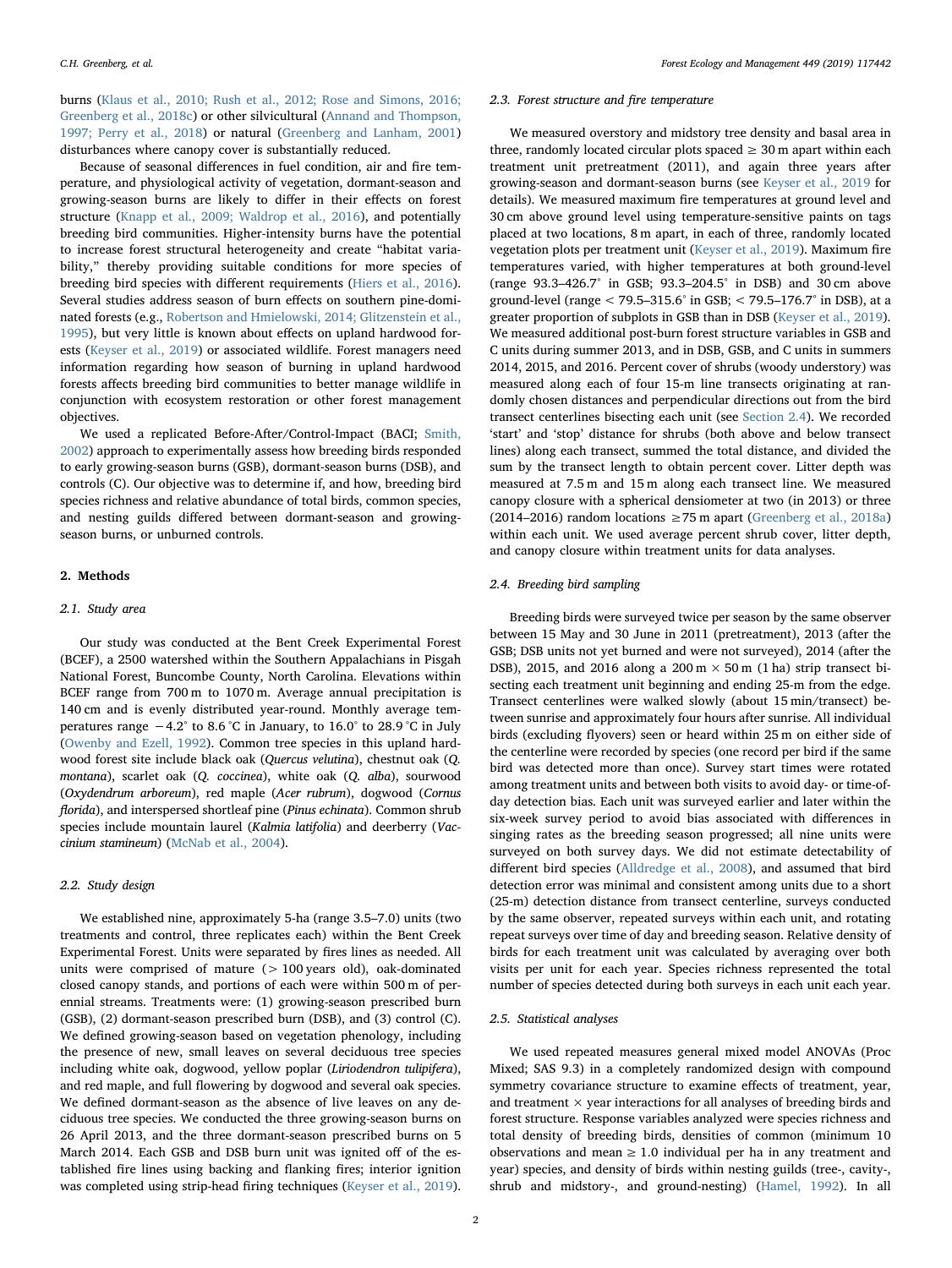repeated measures ANOVAs, we considered treatment, year, and their interaction as fixed effects, and unit within treatment as a random effect and the repeated subject factor. Our primary interest was in treatment  $\times$  year interaction effects as indicators that at least one treatment was responding differently from the others between pre- (2011) and post-treatment years. A nonsignificant treatment  $\times$  year interaction indicated that treatment differences were consistent between pretreatment and post-treatment years, and that there was a consistent difference between years across treatments. Where significant ( $p \le 0.05$ ) treatment  $\times$  year interactions were present, we used the least square means for partitioned F-tests (SLICE option) in PROC MIXED (SAS 9.3) to examine the significance of treatments within years, and years within treatments. Least squares means pairwise comparisons that included 2013 bird data were non-estimable because of missing 2013 data for DSB (the DSB treatment was not yet implemented or sampled in 2013). Therefore, when mixed model main effects indicated that treatments differed overall, with or without an interaction effect, we used least squares means comparisons within years to determine which treatments differed ( $p \leq 0.05$ ).

Several individual species were detected infrequently, resulting in many zero observations, and raising concern that normality assumptions required for repeated measures analyses may be violated. We limited our analyses to common species (≥10 observations and mean  $\geq 1.0$ /ha in a given treatment and year). We square-root transformed individual species density data, and checked it for conforming approximately to the normal distribution by inspecting the residuals. We were quite liberal and included a species in the analysis if the skewness of the residuals was between −2 and 2 and kurtosis of residuals was less than 5. Thus, although some species did not pass a typical normality test, we feel they were sufficiently normal to perform a valid ANOVA, which is generally considered to be robust to nonnormality (e.g., [Blanca et al., 2017](#page-5-21)). Percentage data were arcsine square root transformed for analyses.

#### 3. Results

#### 3.1. Forest structure

Overstory and midstory tree basal area and stem density did not differ among treatments, or significantly change after growing-season or dormant-season burns ([Keyser et al., 2019\)](#page-5-14). Post-burn leaf litter depth differed among years; no treatment or treatment  $\times$  year effects were detected, but a trend of reduced depth immediately after both the growing-season (2013) and dormant-season (2014) burns, followed by recovery, was apparent ([Table 1\)](#page-2-0). Post-burn percent shrub cover did not

<span id="page-2-1"></span>

Fig. 1. Mean  $(+SE)$  total breeding bird species richness in growing-season burn (26 April 2013; GSB), dormant-season burn (5 March 2014; DSB), and unburned control (C) treatments, 2011 (pretreatment), 2013 (after the GSB), 2014 (after the DSB), 2015, and 2016, Bent Creek Experimental Forest, Pisgah National Forest, Buncombe County, NC.

differ among treatments, but differed among years, and a treatment × year interaction effect was detected [\(Table 1\)](#page-2-0). Shrub cover did not differ among treatments within any year, but was dynamic in DSB and GSB. In DSB, shrub cover was lower immediately after burns (2014) than in 2016. In GSB, shrub cover was lower immediately after burns (2013) than in subsequent years, and lower in 2014 than in 2016. Postburn percent canopy closure differed among treatments and years, and a treatment  $\times$  year interaction effect was detected [\(Table 1](#page-2-0)). Changes in canopy closure in C and DSB were small relative to GSB. Within C, canopy closure was lower in 2013 than in 2015; in DSB, it was greater immediately after the burns (2014) than in 2016. Within GSB, canopy closure was greater immediately after the burns (2013) than in 2016, and greater in 2014 and 2015 than in 2016. In 2015, canopy closure was greater in C than in GSB; in 2016, canopy closure was greater in both C and DSB than in GSB.

## 3.2. Breeding birds

We detected 298 birds of 34 species within transects, during the five years sampled. Total bird species richness ([Fig. 1\)](#page-2-1) and density [\(Fig. 2\)](#page-3-0) did not differ among treatments or years, and no treatment  $\times$  year interaction effects were detected ([Table 2\)](#page-3-1). A treatment effect was

## <span id="page-2-0"></span>Table 1

Mean (  $\pm$  SE) leaf litter depth (cm), shrub cover, and canopy closure (%), and results of general mixed model ANOVA comparing treatment, year, and treatment × year interaction effects. Treatments were: growing-season burn (April 26, 2013; GSB); dormant-season burn (March 5, 2014; DSB), and; unburned control (C). Forest structure variables were measured in GSB and C units in 2013, and in all treatments 2014–2016, Bent Creek Experimental Forest, Pisgah National Forest, Buncombe County, NC.

|                        |      |                 |                          |                | <b>ANOVA</b> results |          |              |
|------------------------|------|-----------------|--------------------------|----------------|----------------------|----------|--------------|
| Variable               | Year | GSB             | <b>DSB</b>               | C              | $P_{\text{trt}}$     | $P_{yr}$ | $P_{trtxyr}$ |
| Leaf litter depth (cm) | 2013 | $0.9 \pm 0.2$   | -                        | $2.9 \pm 0.8$  | 0.0704               | 0.0326   | 0.0780       |
|                        | 2014 | $2.4 \pm 0.5$   | $1.8 \pm 0.5$            | $4.5 \pm 0.4$  |                      |          |              |
|                        | 2015 | $2.6 \pm 2.1$   | $3.9 \pm 0.7$            | $4.2 \pm 0.6$  |                      |          |              |
|                        | 2016 | $3.3 \pm 0.1$   | $3.0 \pm 0.3$            | $2.7 \pm 0.6$  |                      |          |              |
| Canopy Closure (%)     | 2013 | $90.3 \pm 2.2$  | -                        | $95.8 \pm 1.2$ | 0.0240               | < 0.0001 | 0.0300       |
|                        | 2014 | $94.5 \pm 0.6$  | $98.0 \pm 0.2$           | $98.1 \pm 0.3$ |                      |          |              |
|                        | 2015 | $92.7 \pm 2.8$  | $95.9 \pm 1.3$           | $99.0 \pm 0.2$ |                      |          |              |
|                        | 2016 | $74.0 \pm 8.8$  | $92.5 \pm 0.5$           | $94.0 \pm 0.7$ |                      |          |              |
| Shrub Cover (%)        | 2013 | $8.8 \pm 3.8$   | $\overline{\phantom{0}}$ | $15.5 \pm 2.5$ | 0.2559               | < 0.0001 | 0.0295       |
|                        | 2014 | $23.1 \pm 5.8$  | $10.2 \pm 0.3$           | $17.6 \pm 0.7$ |                      |          |              |
|                        | 2015 | $28.3 \pm 5.3$  | $15.2 \pm 2.4$           | $17.6 \pm 2.4$ |                      |          |              |
|                        | 2016 | $36.2 \pm 12.4$ | $21.9 \pm 6.1$           | $23.2 \pm 0.5$ |                      |          |              |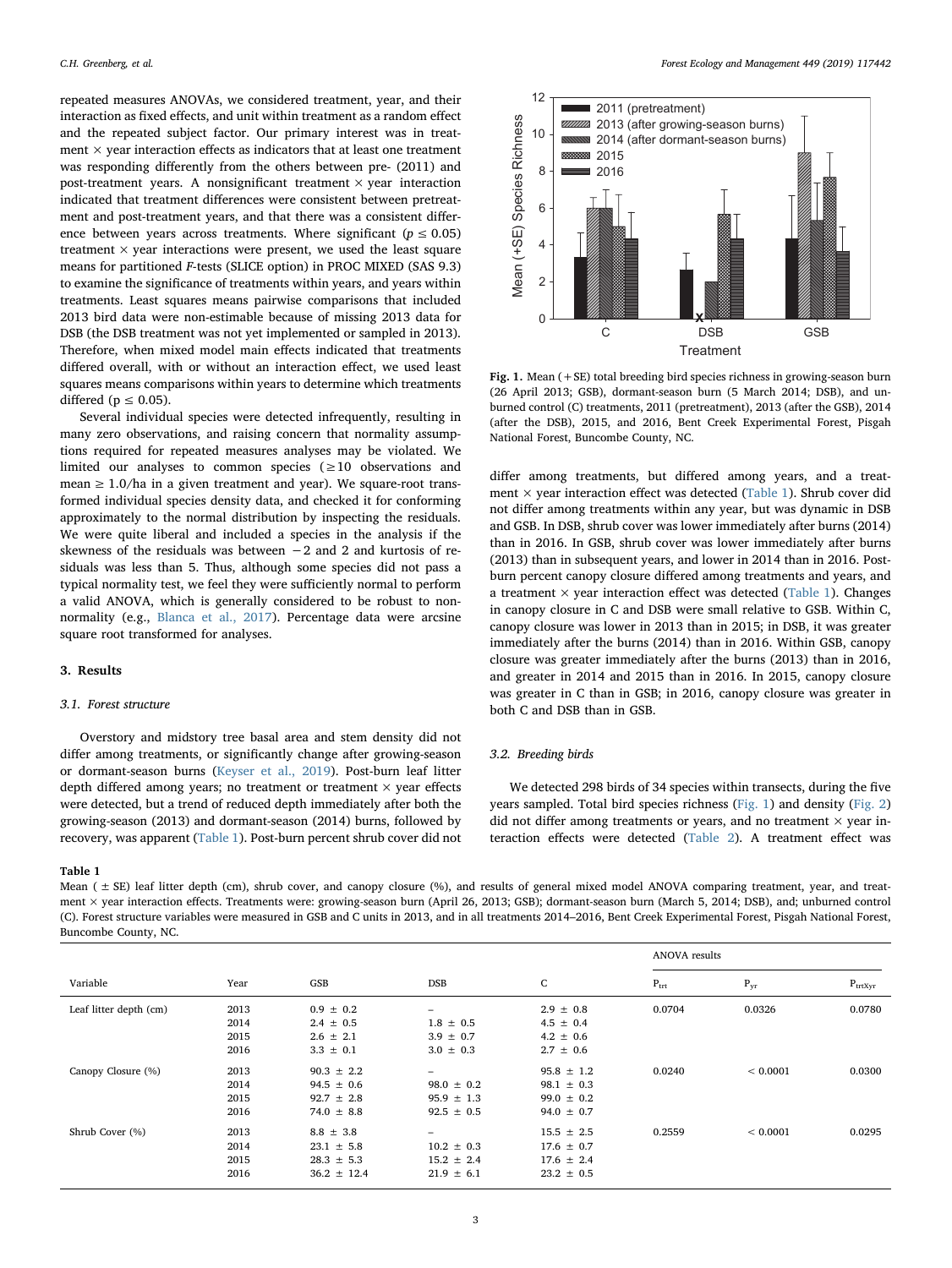<span id="page-3-0"></span>

Fig. 2. Mean (+SE) total number of breeding birds/ha in growing-season burn (16 April 2013; GSB), dormant-season burn (5 March 2014; DSB), and unburned control (C) treatments, 2011 (pretreatment), 2013 (after the GSB), 2014 (after the DSB), 2015, and 2016, Bent Creek Experimental Forest, Pisgah National Forest, Buncombe County, NC.

detected for one of the 10 species tested; Red-bellied woodpecker (Melanerpes carolinus) density was greater in GSB than C in 2013 and 2015. Year effects were detected for Red-eyed vireos (Vireo olivaceus) and Carolina chickadees (Poecile carolinensis). No treatment  $\times$  year interaction effect was detected for any tested species ([Table 2](#page-3-1)).

Density of birds within the tree-nesting guild differed among years but not treatments, and no treatment  $\times$  year interaction effect was detected ([Fig. 3](#page-4-0)a; [Table 2\)](#page-3-1). Density of cavity-nesting birds differed among treatments, but least squares means comparisons within years showed no significant ( $p < 0.05$ ) among-treatment differences; no year or treatment  $\times$  year interaction effect was detected [\(Fig. 3b](#page-4-0); [Table 2](#page-3-1)). Shrub and midstory-nester density did not differ among treatments or years, and no treatment  $\times$  year interaction effect was detected ([Fig. 3](#page-4-0)c; [Table 2\)](#page-3-1). Density of ground-nesters differed among treatments but not years, and no interaction effect was detected; least squares means comparisons within years indicated that ground-nester density was greater in C than GSB or DSB in 2014, but no differences were detected for any other year [\(Fig. 3d](#page-4-0); [Table 2\)](#page-3-1).

#### 4. Discussion

Our results indicated that single, low-intensity prescribed burns had a negligible and ephemeral effect on upland hardwood forest structure and breeding bird communities, regardless of whether they were conducted in the dormant-season or early growing-season. Overstory and midstory tree density were not significantly affected by prescribed burns, regardless of season burned ([Keyser et al., 2019](#page-5-14)). Shrub cover and leaf litter depth was reduced after burns in both burn treatments, but recovered rapidly. Canopy closure decreased slightly (average 16%) within four growing seasons in GSB. Correspondingly, breeding bird community and species responses to low-intensity burning in the dormant-season or growing-season, were also negligible.

Occurrence and abundance of many breeding bird species are closely linked to forest structure [\(MacArthur and MacArthur, 1961](#page-5-5)), and canopy cover in particular [\(Annand and Thompson, 1997; Greenberg](#page-5-6) [et al., 2014; Perry et al., 2018](#page-5-6)). In our study, breeding bird species richness and total density remained similar before and after burning, and did not differ among season of burn treatments or unburned controls. Similarly, we found no differences in numbers of birds within of canopy-, or shrub and midstory-nesting guilds among treatments. This was not surprising, given that neither GSB nor DSB killed trees or substantially altered the forest canopy, and reductions in shrub cover following both GSB and DSB were relatively small and short-term. A

#### <span id="page-3-1"></span>Table 2

Total number of individual bird detections within  $200 \times 50$  m (1-ha) strip transects (all years, units, and both transect surveys each year), and results of mixed-model ANOVA with repeated measures comparing treatment, year, and treatment  $\times$  year interaction effects on breeding bird species richness, total density (no/ha), density of common (minimum 10 observations; mean  $\geq 1.0/$ ha in any treatment and year) species<sup>[1](#page-3-2)</sup> and density within tree-, cavity-, shrub and midstory-, and ground-nesting guilds, Bent Creek Experimental Forest, Pisgah National Forest, Buncombe County, NC. Treatments were: growingseason burn (April 26, 2013; GSB); dormant-season burn (March 5, 2014; DSB), and; unburned control (C). All units were sampled pretreatment (2011); GSB and C units were sampled in 2013 (after the GSB), and all units were sampled 2014 (after the DSB), 2015, and 2016.

|                                                    |     | <b>ANOVA</b> results |          |              |
|----------------------------------------------------|-----|----------------------|----------|--------------|
| Variable                                           | Obs | $P_{\text{trf}}$     | $P_{vr}$ | $P_{trtxyr}$ |
| <b>Tree-nester</b>                                 | 107 | 0.8235               | 0.0451   | 0.1130       |
| Black-throated green warbler (Setophaga<br>virens) | 12  | 0.5825               | 0.5521   | 0.1549       |
| Red-eyed vireo (Vireo olivaceus)                   | 42  | 0.7137               | 0.0253   | 0.5722       |
| Scarlet tanager (Piranga olivacea)                 | 14  | 0.5891               | 0.7577   | 0.0902       |
| Cavity-nester                                      | 98  | 0.0083               | 0.2794   | 0.9741       |
| Carolina chickadee (Poecile carolinensis)          | 26  | 0.7184               | 0.0354   | 0.8717       |
| Carolina wren (Thyrothorus ludovicianus)           | 14  | 0.2167               | 0.2912   | 0.8583       |
| Tufted titmouse (Baeolophus bicolor)               | 18  | 0.5286               | 0.6363   | 0.9604       |
| Red-bellied woodpecker (Melanerpes carolinus)      | 10  | 0.0445               | 0.3171   | 0.3337       |
| Shrub- and midstory-nester                         | 48  | 0.1055               | 0.6990   | 0.7139       |
| Blue-headed vireo (Vireo solitarius)               | 22  | 0.6333               | 0.3070   | 0.5217       |
| <b>Ground-nester</b>                               | 41  | 0.0302               | 0.7578   | 0.5375       |
| Ovenbird (Seiurus aurocapillus)                    | 18  | 0.3377               | 0.5866   | 0.2459       |
| Worm-eating warbler (Helmitheros vermivorus)       | 13  | 0.3886               | 0.1228   | 0.5806       |
| Total                                              | 298 | 0.2872               | 0.1321   | 0.8433       |
| <b>Richness</b>                                    | 34  | 0.2123               | 0.0706   | 0.6105       |

<span id="page-3-2"></span>Other less common (< 10 observations or mean < 1.0/ha in any treatment or year) species (and associated nesting guild;  $T =$  tree-;  $C =$  cavity-;  $S =$  shrub and midstory-;  $G =$  ground-nesting;  $O =$  Other) detected within strip transects were: Acadian flycatcher (Empidonax virescens; T); American crow (Corvus brachyrhynchos; T); American goldfinch (Carduelis tristis; S); Black-and-white warbler (Mniotilta varia; G); Blue-gray gnatcatcher (Polioptila caerulea; T); Black-throated blue warbler (Setophaga caerulescens; S); Blue jay (Cyannocitta cristata; T); Broad-winged hawk (Buteo platypterus; T); Common grackle (Quiscalus quiscula; T); Downy woodpecker (Picoides pubescens; C); Eastern bluebird (Sialia sialis; C); Eastern phoebe (Sayomis phoebe; O); Eastern woodpewee (Contopus virens; T); Eastern towhee (Pipilo erythrophthalmus; S); Greatcrested flycatcher (Myiarchus crinitus; C); Hairy woodpecker (Picoides villosus; C); Hooded warbler (Setophaga citrina; S); Indigo bunging (Passerina cyanea; S); Northern cardinal (Cardinalis cardinalis; S); Pileated woodpecker (Drycopus pileatus; C); Pine warbler (Setophaga pinus; T); Ruffed grouse (Bonasa umbellus; G); White-breasted nuthatch (Sitta carolinensis; C); Wood thrush (Hylocichla mustelina; S).

treatment effect was detected for the cavity-nesting guild, but least square means comparisons did not detect any differences among treatments within years, and the absence of a treatment  $\times$  year interaction effect indicated that pre- and post-treatment years did not differ. Only one (Red-bellied woodpecker) of 10 tested species showed a positive response to GSB in two of the four post-treatment years; this also may not be biologically meaningful, as no differences were detected between pretreatment (2011) and post-treatment years (e.g., no treatment  $\times$  year interaction effect).

Although tested individual ground-nesting species showed no response to season of burn, total birds within the ground-nesting guild decreased in both burn treatments in 2014 (immediately after DSBs, and the second breeding season after GSBs). Other short-term studies in upland hardwood forests indicate that abundance or occupancy of some ground-nesting species including Black-and-white warblers (Mniotilta varia) ([Aquilani et al., 2000; Greenberg et al., 2007](#page-5-8)), Ovenbirds (Seiurus aurocapillus) [\(Artman et al., 2001; Aquilani et al., 2000](#page-5-22)) and Worm-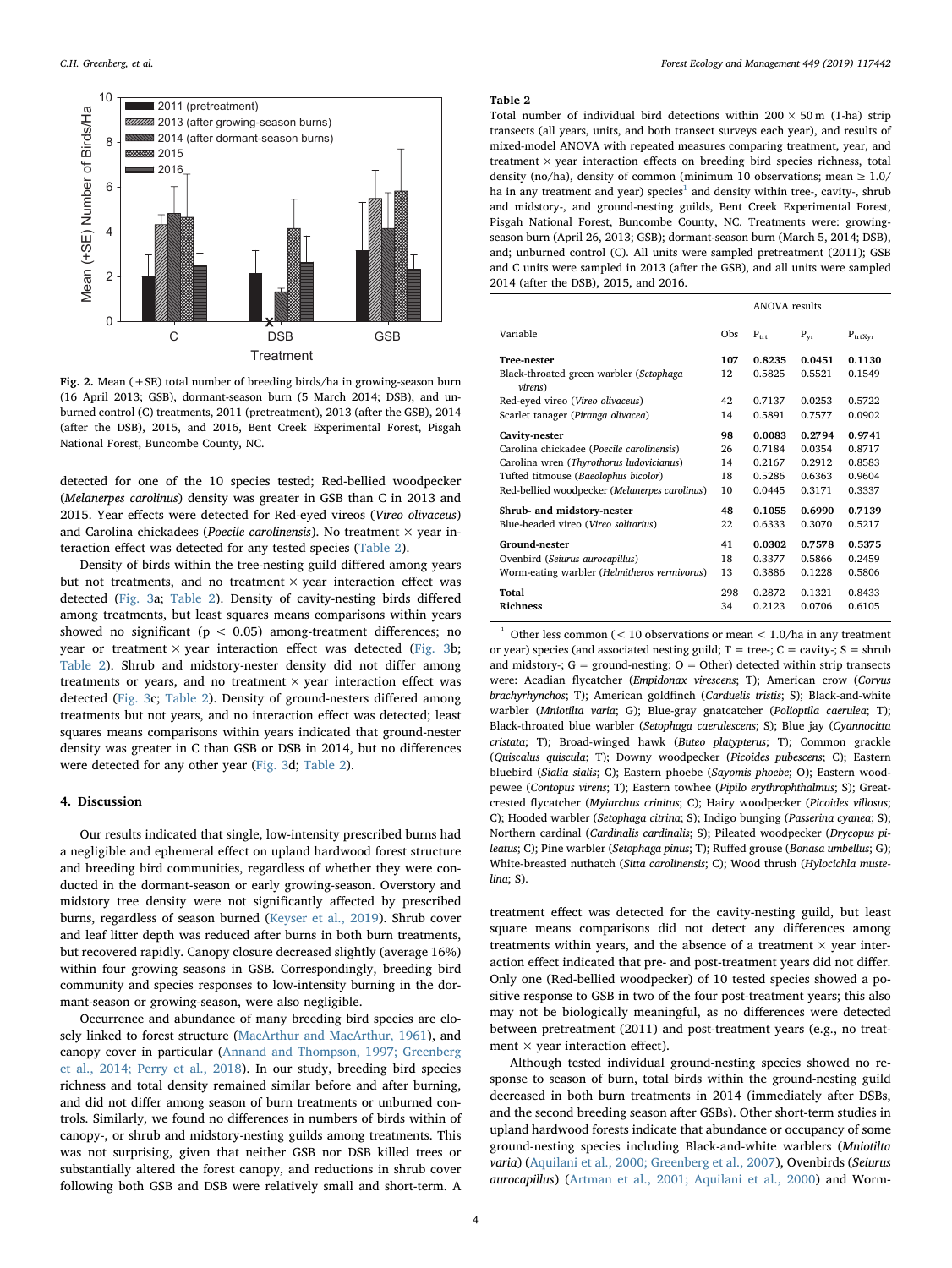<span id="page-4-0"></span>

Fig. 3. Mean (+SE) number of breeding birds/ha within (a) tree-; (b) canopy-; (c) shrub and midstory- and; (d) ground-nesting guilds, in growing-season burn (26 April 2013; GSB), dormant-season burn (5 March 2014; DSB), and unburned control (C) treatments, 2011 (pretreatment), 2013 (after the GSB), 2014 (after the DSB), 2015, and 2016, Bent Creek Experimental Forest, Pisgah National Forest, Buncombe County, NC.

eating warblers (Helmitheros vermivorus) [\(Artman et al., 2001;](#page-5-22) [Greenberg et al., 2007](#page-5-22)) decrease temporarily after low-intensity, dormant-season burns. This pattern of short-term decreases and rapid recovery of ground-nesting birds generally corresponds with decreased leaf litter (nesting substrate) depth or cover after burns, and recovery as leaves drop from deciduous trees each autumn.

Our results corroborate other studies showing that single ([Aquilani](#page-5-8) [et al., 2000; Artman et al., 2001; Greenberg et al., 2007, 2014\)](#page-5-8) or repeated ([Greenberg et al., 2018c\)](#page-5-23) low-intensity dormant-season burns have a minor and (or) short-lived effect on forest structure and breeding bird communities. We further show that effects of single, low-intensity, early growing-season burns on forest structure and breeding bird communities are negligible, and do not substantially differ from effects of single, low-intensity dormant-season burns. Results of our study and others clearly indicate that low-intensity prescribed burning in upland hardwood forests, regardless of season conducted, is not an effective tool to "improve habitat" for breeding birds, at least in the short-term.

In contrast, other research shows that mixed- or high-severity burns causing heavy overstory tree mortality can rapidly create suitable conditions for many disturbance-dependent bird species, with little change in the abundance most mature forest species. [Klaus et al. \(2010\)](#page-5-9) reported higher species richness and diversity in medium- and highseverity burns relative to low-severity burns or unburned southern Appalachian hardwood forest. [Rush et al. \(2012\)](#page-5-24) found that the abundance of several disturbance-dependent species was highest in highseverity burns, whereas abundances of many other species were unaffected ([Rush et al., 2012\)](#page-5-24). [Rose and Simons \(2016\)](#page-5-25) found that fire severity had a strong, positive influence on the occurrence of 13 breeding bird species, a negative influence on two ground-nesting species, and no influence on nine breeding bird species in xeric pine oak southern Appalachian forests. [Greenberg et al. \(2007, 2018c\)](#page-5-26) reported increased total breeding bird abundance and more species after highseverity burns with heavy tree mortality compared to single- or repeated low-intensity burns, midstory reductions, or control treatments, largely due to an influx of disturbance-dependent species, with little change in the abundance or occurrence of species generally associated with mature forest.

Research also indicates that breeding birds respond similarly to changes in upland hardwood forest structure created by high-severity burns (e.g., [Rush et al., 2012; Rose and Simons, 2016; Greenberg et al.,](#page-5-24) [2018c](#page-5-24)) and silvicultural treatments with heavy canopy removal such as shelterwood regeneration harvests [\(Annand and Thompson, 1997;](#page-5-6) [Greenberg et al., 2014; Perry et al., 2018\)](#page-5-6). This suggests that substantial reduction of forest canopy cover, whether attained by high-severity burning or timber harvesting methods, positively affects many disturbance-dependent bird species with no detectable impact on most species associated with mature forest (e.g., [Annand and Thompson,](#page-5-6) [1997; Rodewald and Smith, 1998; Greenberg et al., 2014; Kendrick](#page-5-6) [et al., 2015](#page-5-6)), leading to higher species richness and total density of birds within a few years of disturbance. Most studies report that abundance of some ground-nesting species, especially Ovenbirds, decreases after silvicultural regeneration harvests with heavy canopy removal (e.g., [Annand and Thompson, 1997; Greenberg et al., 2014;](#page-5-6) [Kendrick et al., 2015; Perry et al., 2018](#page-5-6)), high-severity burns